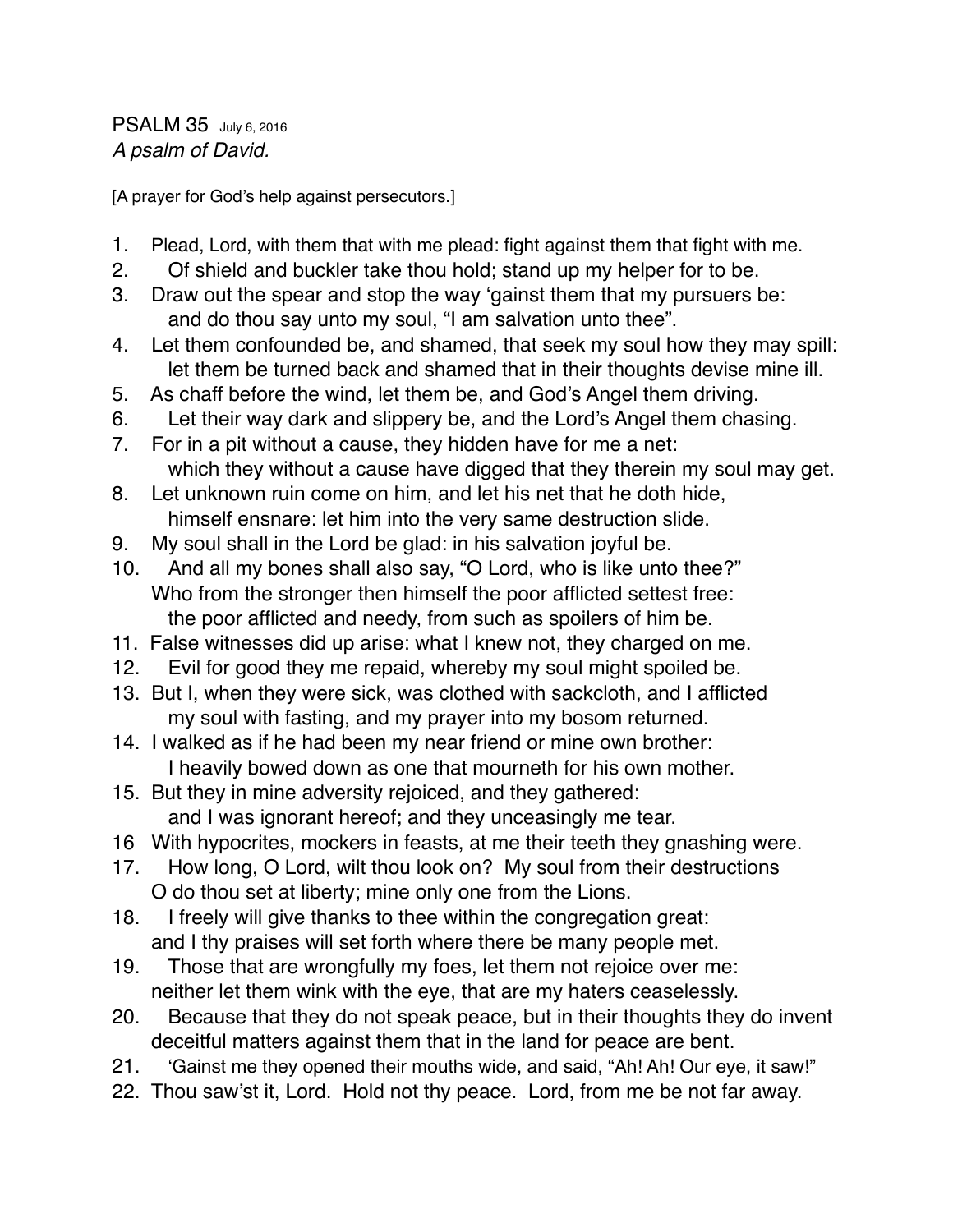- 23. Stir up and wake to my judgment, my God and my Lord, to my plea.
- 24. After thy justice, judge me, Lord my God, lest o'er me joy should they.
- 25. Let them not say within their hearts, "Aha! Our souls' desire have we: we now have swallowed him up!" O, let them never say of me.
- 26. Shamed let them be and confounded jointly, who at my hurt are glad; let them that 'gainst me magnify, with shame and dishonor be clad.
- 27. Let them for joy shout and be glad that favor do my righteous cause. Yea, let them say continually, "Extolled be the Lord with praise Who doth in the prosperity of his servants his pleasure stay!"
- 28. And my tongue of thy justice shall, and of thy praise speak all the day.

#### PSALM 36 July 9, 2016

To the chief Musician, a psalm of David, the servant of the Lord.

*An accurate description of some of our top authorities, and a prayer for protection against them.*

- 1. The trespass of the wicked one, saith in assured-wise within my heart, "The fear of God is not before his eyes".
- 2. For in his eyes he soothes himself: his sin is found meanwhile
- 3. hateful. The words of his mouth are iniquity and guile. He, to be 'wise', to do good leaves. 4. He mischief plots on his bed. He sets himself in way not good: he hath not ill hated.
- 5. Thy mercy, Lord, in heaven is; to clouds, thy faithfulness.
- 6. Thy judgments a great deep; like great mountains thy righteousness. Thou savest man and beast, O Lord. 7. How precious is thy grace! Therefore, in shadow of thy wings, men's sons their trust do place.
- 8. They of the fatness of thy house unto the full shall take; and of the river of thy joys to drink thou shalt them make.
- 9. For with thee is the spring of life: in thy light we will see light.
- 10. To them that know thee, stretch thy grace; to right in heart, the right.
- 11. Let no proud foot against me come, nor wicked hand move me.
- 12. Wrong doers there are fallen cast down, and raised they cannot be.

PSALM 37 July 10, 2016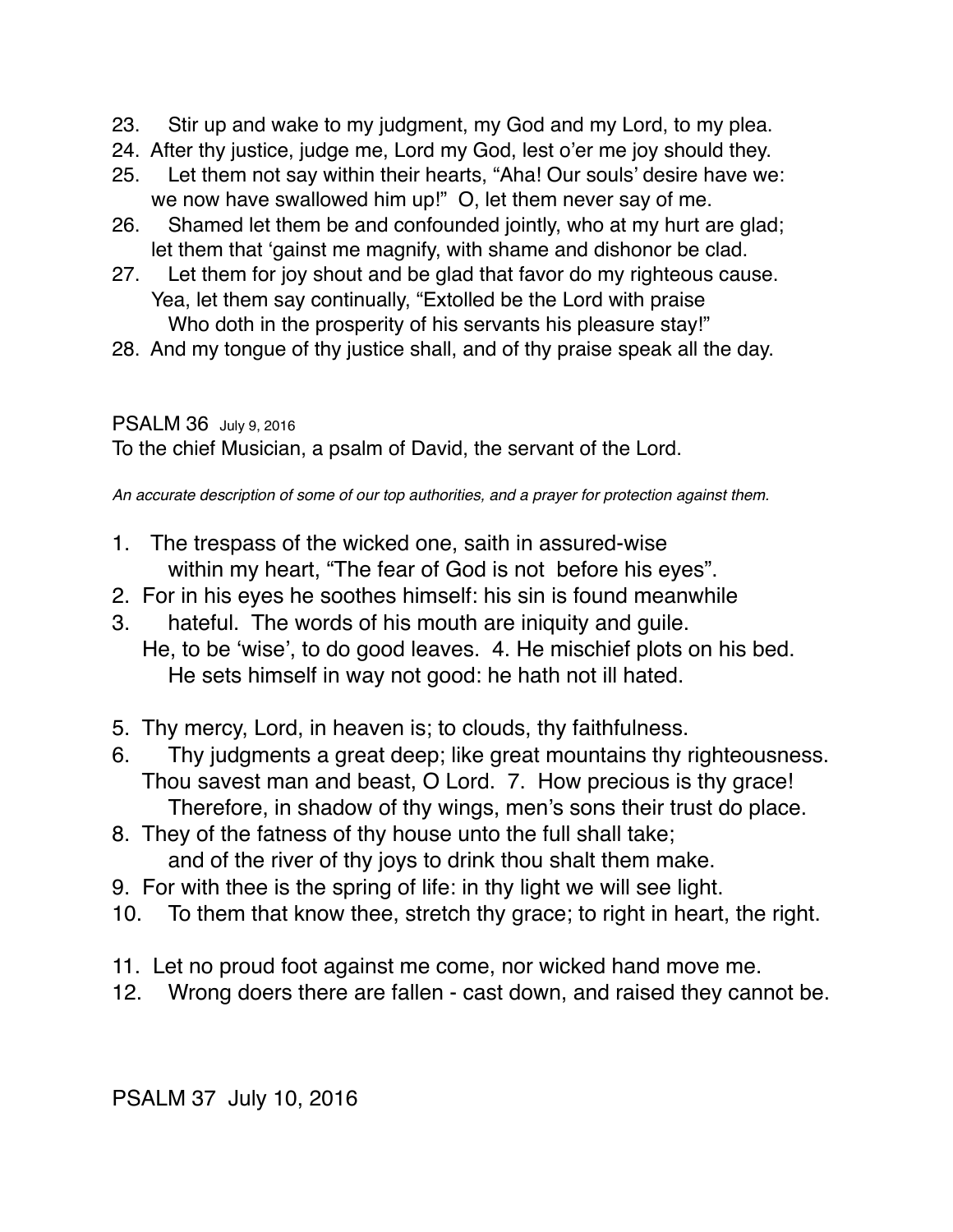## A psalm of David.

#### *The wicked and righteous contrasted.*

- 1. Fret not thyself because of those that evil workers be, nor envious be against the men that work iniquity.
- 2. For like unto the grass, they shall be cut down suddenly; and like unto the tender herb, they withering shall die.
- 3. Upon the Lord, put thou thy trust, and be thou doing good; so shalt thou dwell within the land, and sure thou shalt have food.
- 4. See that thou set thy heart's delight also upon the Lord, and the desires of thine heart to thee He will afford.
- 5. Trust in the Lord, and He'll it work; to Him commit thy way:
- 6. As light, thy justice He'll bring forth; thy judgment as noon day.
- 7. Rest in Jehovah, and for Him with patience do thou stay. Fret not thyself because of him who prospers in his way, nor at the man who brings to pass the crafts he doth devise.
- 8. Cease ire and wrath; leave to do ill; thyself fret in no wise.
- 9. For evildoers shall be made, by cutting down, to fall; but those that wait upon the Lord, the land inherit shall.
- 10. For yet a little while, and then the wicked shall not be; yea, thou shalt diligently mark his place, and it not see.
- 11. But meek ones the inheritance shall of the earth possess; also, they shall themselves delight in multitude of peace.
- 12. The wicked plots against the just, gnashing at him his teeth;
- 13. The Lord shall laugh at him, because his day coming He seeth.
- 14. The wicked have drawn out their sword, and bent their bow have they, to cast the poor and needy down, to kill the upright in way.
- 15. Their sword shall enter their own heart; their bows shall broken be.
- 16. The just man's little, better is than wicked's treasury.
- 17. For the arms of wicked shall be broke; the Lord, the just doth stay.
- 18. The Lord doth know upright mens' days, and their lot is for aye.
- 19. Neither shall they ashamed be in any time of ill; and when the days of famine come, they then shall have their fill.
- 20. But wicked, and foes of the Lord, as lambs' fat shall decay. They shall consume, yea, into smoke they shall consume away.
- 21. The man, ungodly, borroweth, but he doth not repay; but he that righteous is, doth show mercy and gives away.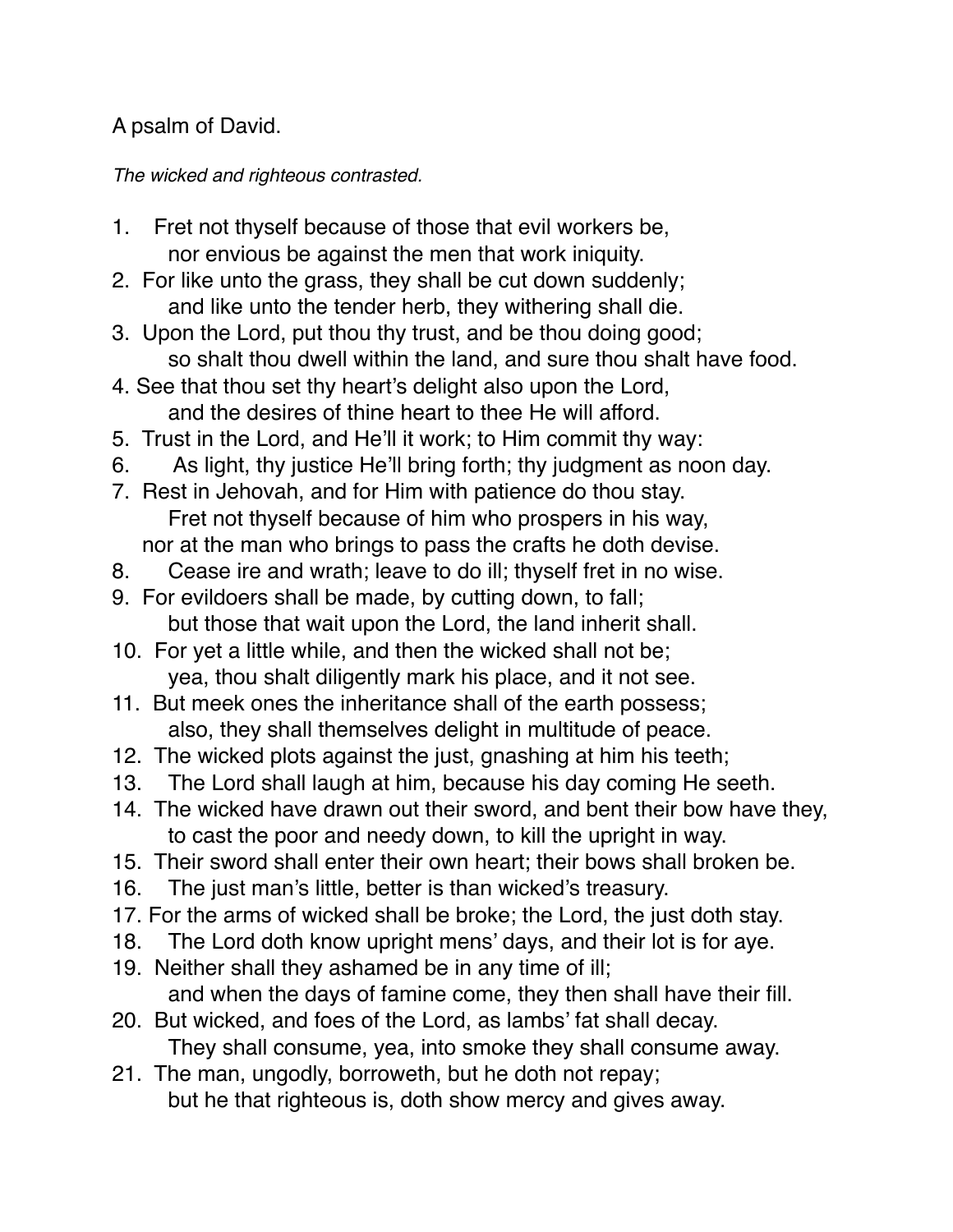- 22. For such as of Him blessed be, the earth inherit shall, and they that of Him cursed are, by cutting down shall fall.
- 23. The footsteps of a godly man, they are by Jehovah established and also He delighteth in his way.
- 24. Although he fall, yet shall he not be utterly downcast, because Jehovah with His hand doth underprop him fast.
- 25. I have been young, and now am old, yet have I never seen the just man left, nor that his seed for bread have beggars been.
- 26. But every day, he's merciful and lends. His seed is blessed.
- 27. Depart from evil, and do good, and ever dwell at rest.
- 28. Because the Lord doth judgement love, His saints forsakes not He; kept ever are they, but cut off the sinner's seed shall be.
- 29. The just inherit shall the land, and therein ever dwell.
- 30. The just man's mouth wisdom doth speak; his tongue doth judgement tell.
- 31. The law of his God is in his heart; none of his steps slideth.
- 32. The wicked watcheth for the just, and him to slay seeketh.
- 33. Jehovah will not such a one relinquish in His hand, neither will He condemn him, when adjudged he doth stand.
- 34. Wait on the Lord, and keep His way, and He shall thee exalt: the earth to inherit; when cut off, the wicked see thou shalt.
- 35. The wicked men, I have beheld in mighty power to be. Also, himself spreading abroad, like to a green bay tree.
- 36. Never the less, he passed away and, lo, then was not he; moreover, I did seek for him, but found he could not be.
- 37. Take notice of the perfect man, and the upright attend: because that unto such a man, peace is his latter end.
- 38. But such men that transgressors are, together perish shall; the latter end shall be cut off of the ungodly all.
- 39. But the salvation of the just, doth of Jehovah come; He is their strength to them in times that are most troublesome.
- 40. Yea, help and free them, will the Lord; He shall deliver them from wicked men, because that they do put their trust in Him.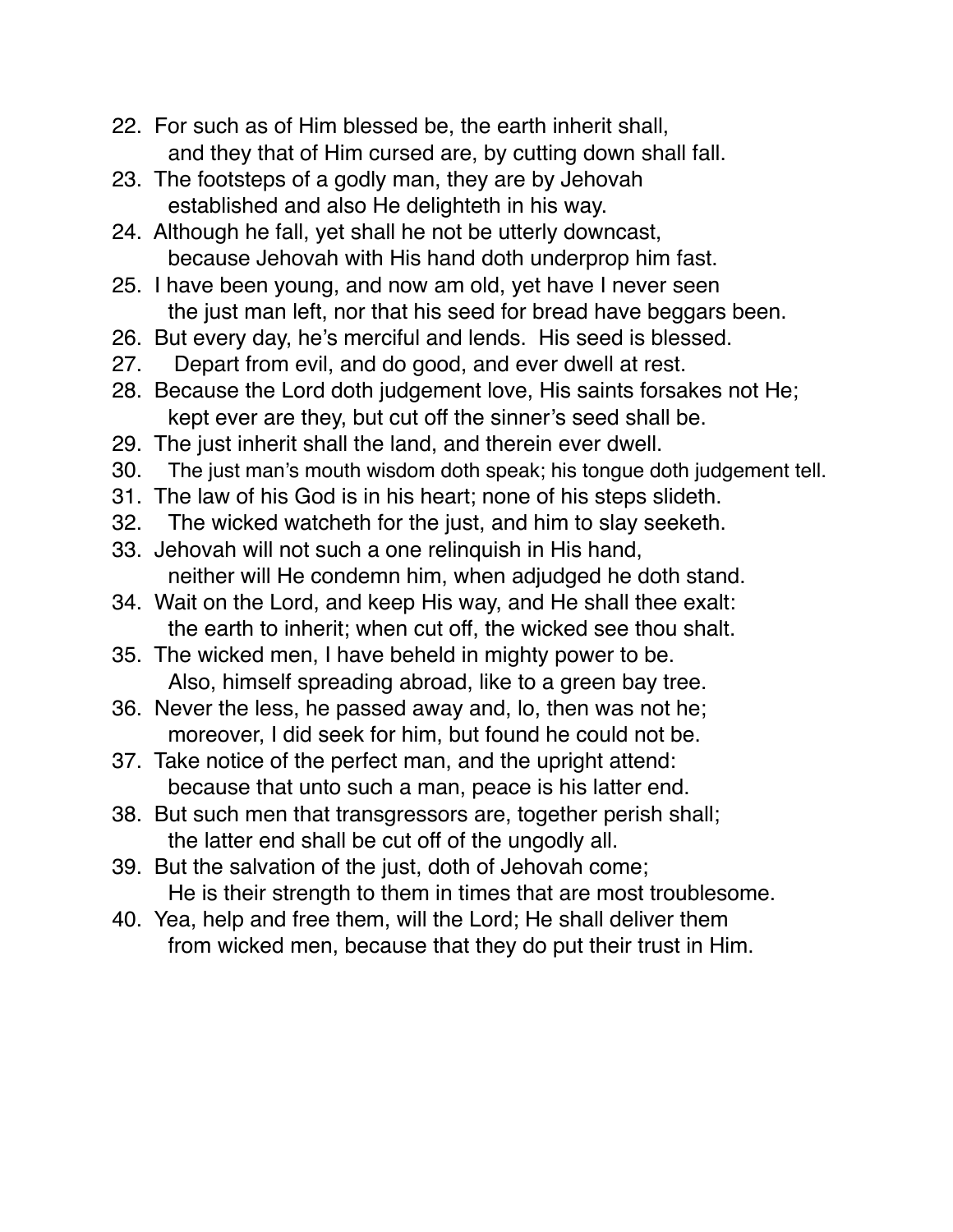#### PSALM 38 July 11, 2016 A psalm of David, to bring to remembrance.

The woefulness of sin.

- 1. Lord, in thy wrath rebuke me not, nor in thy hot rage chasten me: because thine hand doth press me sore, and in me thy shafts fastened be.
- 2. There is no soundness in my flesh, because thine anger I am in;
- 3. nor is there any rest within my bones, by reason of my sin,
- 4. because that mine iniquities ascended are above my head. Like as an heavy burden, they too heavy upon me are laid.
- 5. My wounds stink, and corrupt they be; my foolishness doth make it so.
- 6. I troubled am, and much bowed down; all the day long I mourning go.
- 7. For with foul sores my loins are filled, and in my flesh is no soundness.
- 8. I'm weak and broken sore; I roared because of my heart's restlessness.
- 9. All my desire is before thee, Lord, nor is my groaning hid from thee.
- 10. My heart doth pant, my strength me fails, and mine eyesight is gone from me.
- 11. My friends and lovers, from my sore stand off; off stand my kinsmen, eke.
- 12. And they lay snares that seek my life; that seek my hurt, they mischief speak, and all day long imagine guile. 13. But as one deaf, I did not hear, and as a dumb man I became, as if his mouth not open were.
- 14. Thus was I as man that hears not, and in whose mouth reproofs none were.
- 15. Because, O Lord, in thee I hope, O Lord my God, thou wilt me hear.
- 16. For said I, "Lest o'er me they joy: when my foot slips, they vaunt the more
- 17. themselves against me." For I to halt am near; my griefs still me before.
- 18. For my transgression I'll declare; I for my sins will sorry be.
- 19. But yet my lively foes are strong; who falsely hate me multiply.
- 20. Moreover, they that do repay evil instead of good to me, because I follow what is good, to me they adversaries be.
- 21. Jehovah do not me forsake. My God, O do not far depart
- 22. from me. Make haste unto mine aid, O Lord, who my salvation art.

PSALM 39 July 13, 2016

To the Chief Musician, even to Jedurhun.

David feeling very heavily chastened by God.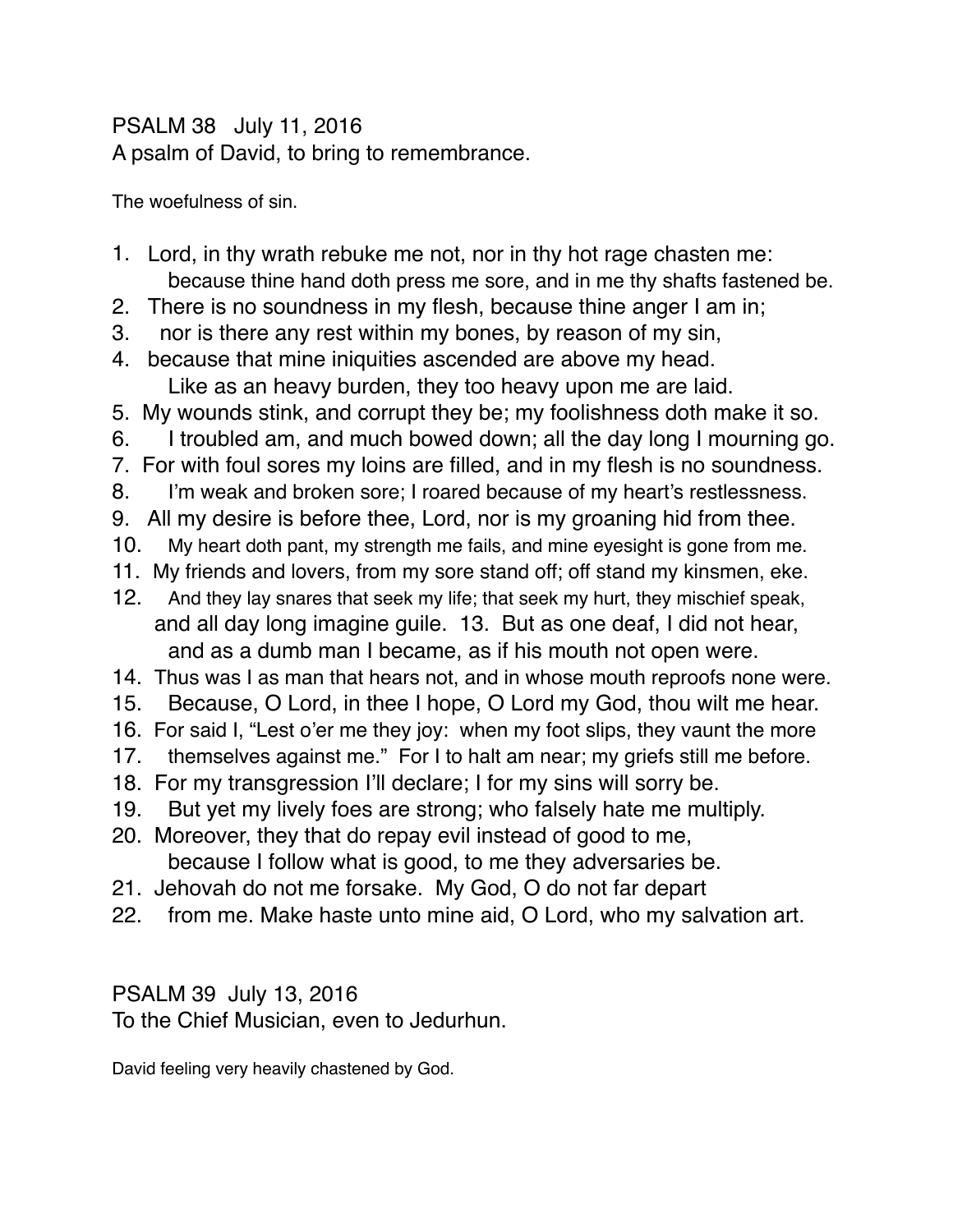- 1. I said, "I will look to my ways, lest I sin with my tongue. I'll keep my mouth with bit, while I the wicked am among."
- 2. With silence tied was my tongue; my mouth I did refrain from speaking that thing which is good, and stirred was my pain.
- 3. My heart within me waxed hot, while I was musing long. Enkindled in me was the fire: then spake I with my tongue.
- 4. Mine end, O Lord, and of my days, let me the measure learn, that what a momentary thing I am I may discern.
- 5. Behold, thou madest my days a span; mine age as naught to thee. Surely, each man at his best estate is wholly vanity. Selah
- 6. Sure, in a vain show walketh man. Sure, stirred in vain they are. He heaps up riches, and knows not who shall the same gather.
- 7. And now, O Lord, what wait I for; my hope is upon Thee.
- 8. Free me from all my trespasses; the fool's scorn make not me.
- 9. I was dumb, nor opened my mouth, this done because thou hast.
- 10. Remove thy stroke away from me: by thy hand's blow I waste.
- 11. When with rebukes thou dost correct man for iniquity, thou blasts his beauty like a moth. Sure, each man is vanity. Selah.
- 12. Hear my prayer, Lord; hark to my cry; be not still at my tears: for stranger and pilgrim with thee, I be as all my fathers.
- 13. O, turn aside a while from me, that I may strength recall before I do depart from hence and be no more at all.

## PSALM 40 July 14, 2016

To the Chief Musician, a psalm of David.

A cry to God for help in a time of distress.

- 1. With expectation for the Lord, I waited patiently, and He inclined unto me; also He heard my cry.
- 2. He brought me out of dreadful pit, out of the miry clay, and set my feet upon a rock; He stablished my way.
- 3. And in my mouth put a new song of praise our God unto. Many shall see and fear; upon the Lord shall trust, also.
- 4. Blessed is the man that on the Lord maketh his trust abide, nor doth the proud respect, nor such to lies as turn aside.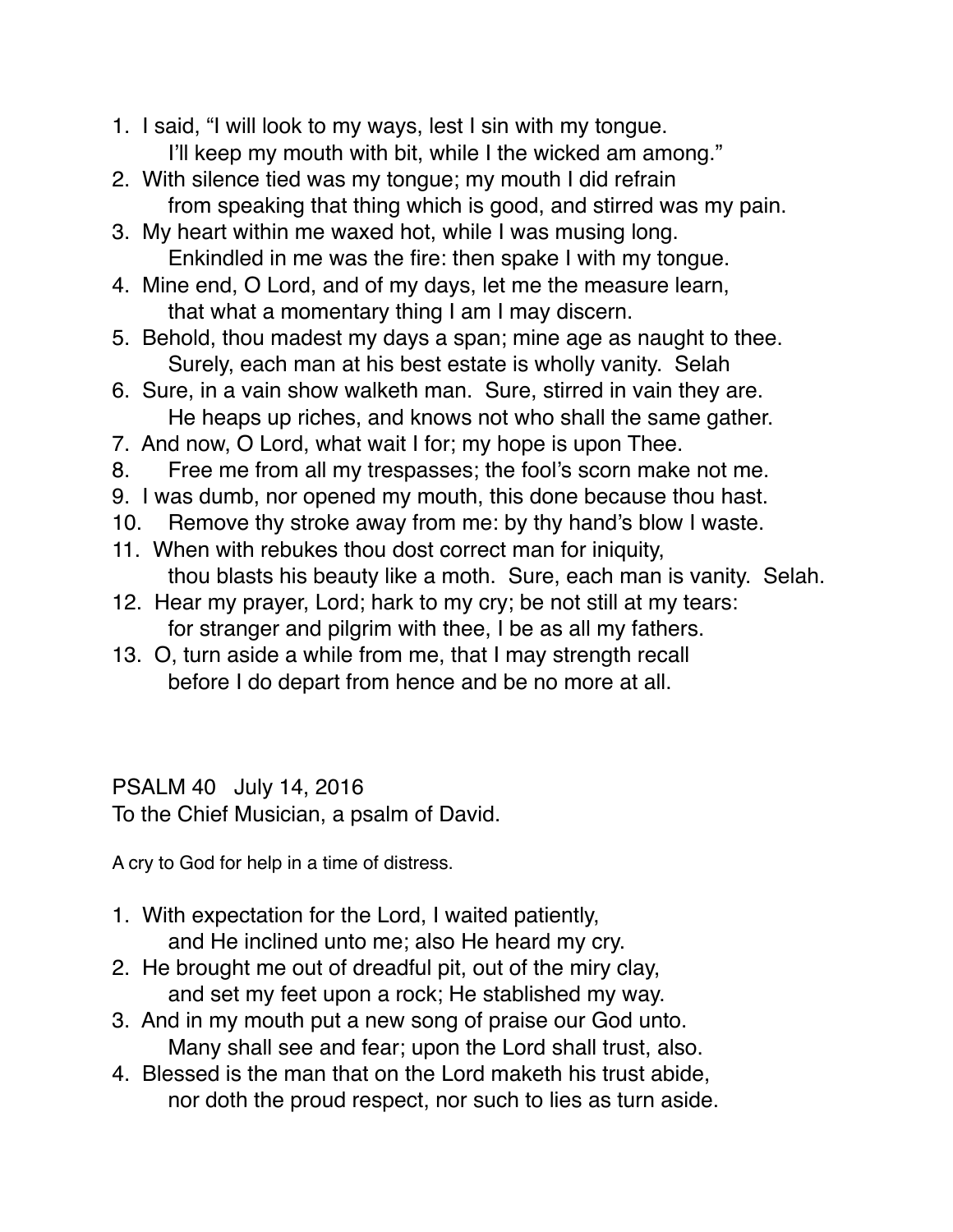- 5. O, thou Jehovah, thou my God, hast many a wonder wrought; and, likewise, towards us thou hast conceived many a thought. Their sum cannot be reckoned up in order unto Thee. Would I declare and speak of them, beyond account they be.
- 6. Thou, sacrifice and offering wouldst not; Thou boarest mine ear. Burnt offering and sin offering thou neither didst require.
- 7. Then said I, "Lo, I come: in the book's roll it is writ of me,
- 8. to do thy will, God, I delight; thy laws in my heart be."
- 9. In the great congregation, Thy righteousness I show. Lo, I have not refrained my lips; Jehovah, thou dost know.
- 10. I have not hid Thy righteousness within my heart alone: I have declared Thy faithfulness and Thy salvation. Thy mercy, nor thy truth, have I from the great church concealed.
- 11. Let not Thy tender mercies be from me, O Lord, withheld. Let both thy kindness and Thy truth keep me my life throughout.
- 12. Because innumerable ills have compassed me about, my sins have caught me so that I not able am to see. More are they than hairs of my head; therefore my heart fails me.
- 13. Be pleased, Lord, to deliver me, to help me, Lord, make haste.
- 14. At once abashed and shamed let be who seek my soul to waste. Let them be driven back and shamed that wish me misery.
- 15. Let them be waste to quit their shame that say to me "Fie! Fie!"
- 16. Let all be glad and joy in Thee; that seek Thee let them say who thy salvation love, "The Lord, be magnified alway!"
- 17. I both distressed and needy am, the Lord yet thinks on me. My help and my deliverer, Thou; my God, do not tarry.

## PSALM 41 July 17, 2016

To the Chief Musician, a psalm of David.

*A prayer for healing and strength to triumph over enemies. A prophetic prayer of Christ while on the cross.*

- 1. Blessed is he that wisely doth unto the poor attend: the Lord will him deliverance in time of trouble send.
- 2. Him God will keep and make to live, on earth he blessed shall be, nor do Thou him unto the will give of his enemy.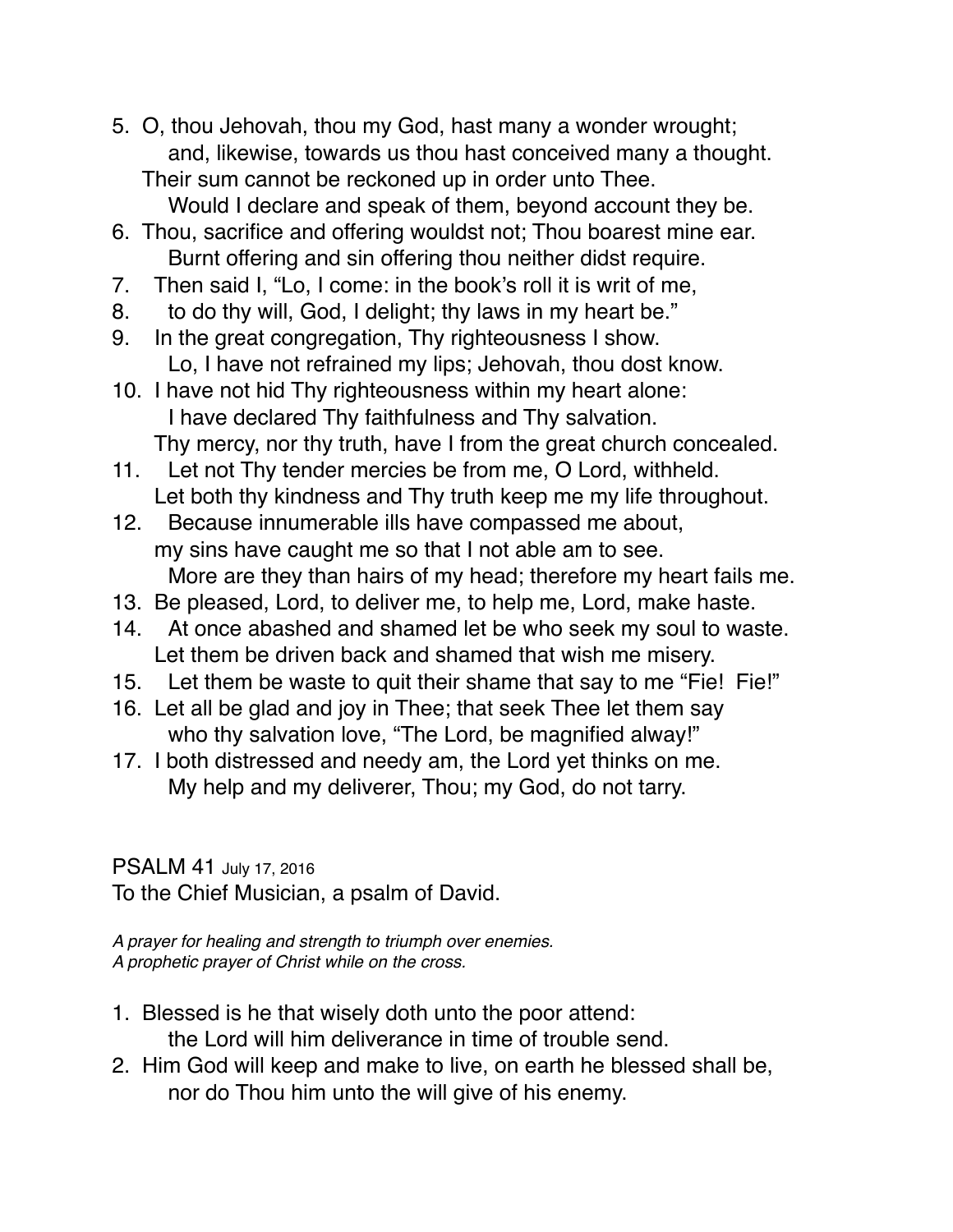- 3. Upon the bed of languishing, the Lord will strengthen him: Thou also wilt make all his bed within his sickness time,
- 4. I said, Jehovah, O be Thou merciful unto me; heal Thou my soul, because that I have sinned against thee.
- 5. Those men that be mine enemies, with evil me defame: when will the time come he shall die, and perish shall his name?
- 6. And if he come to see me, he speaks vanity: his heart sin to itself heaps; when he goes forth he doth it impart.
- 7. All that me hate, against me they together whisper still: against me they imagine do to me malicious ill.
- 8. Thus do they say, "Some ill disease unto him cleaveth sore: and seeing now he layeth down, he shall rise up no more."
- 9. Moreover, my familiar friend, on whom my trust I set, his heel against me lifted up, who of my bread did eat.
- 10. But, Lord, me pity and me raise that I may them requite.
- 11. By this I know assuredly in me thou dost delight: for o'er me triumphs not my foe, 12. and me - thou dost me stay in mine integrity; and settest me thee before for aye.
- 13. Blessed hath Jehovah, Israel's God, from everlasting been, also unto everlasting: Amen, yea and Amen.

# THE SECOND BOOK

PSALM 42 July 18, 2016 *To the Chief Musician, Maschil, for the sons of Korah.*

A longing for intimacy with God; an affirmation of faith in God.

- 1. Like as the hart panting doth bray after the water brooks, even in such wise, O God, my soul after Thee panting looks.
- 2. For God, even for the living God, my soul it thirsteth for: Oh, when shall I come and appear the face of God before!
- 3. My tears have been unto me meat by night, also by day, while all the day they unto me "Where is thy God?" do say.
- 4. When as I do in mind record these things, then me upon I do my soul outpour. For I with multitude had gone; with them unto God's house I went with voice of joy and praise.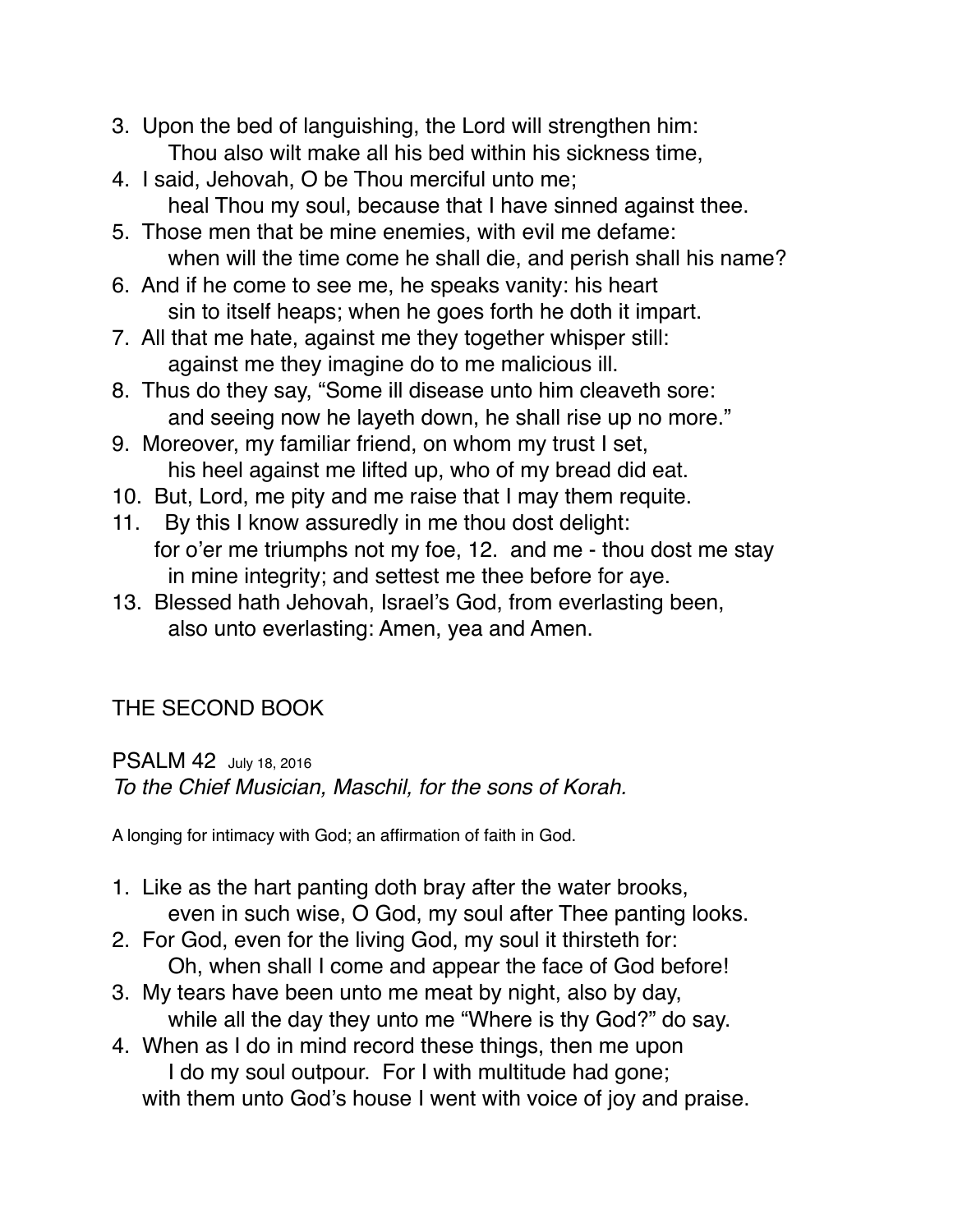I with a multitude did go that did keep holy days.

- 5. My soul, why art cast down? and art stirred in me? Thy hope place in God, for yet Him praise I shall for the help of His face.
- 6. My God, my soul in me is cast down, therefore Thee mind I will from Jordan's and Hermonites' land and from the little hill.
- 7. At the noise of Thy water spouts, deep unto deep doth call. Thy waves they are gone over me, also thy billows, all.
- 8. His living kindness yet the Lord command will in the day; and in the night his song with me. To my life's God I'll pray.
- 9. I unto God will say, "My Rock, why hast Thou forgot me?" Why go I sad by reason of pressure of the enemy?
- 10. As with a sword within my bones my foes reproach me do: while all the day, "Where is thy God?" they do say me unto.
- 11. My soul, oh, wherefore dost thou bow thyself down heavily; and wherefore in me makest thou a stir tumultuously?
- 12. Hope thou in God, because I shall with pride Him yet advance: who is my God; also, He is health of my countenance.

#### PSALM 43 JULY 20, 2016

A quick turn from the problem to The Solution.

- 1. Judge me, O God, and plead my cause from nation merciless; from the guileful and man unjust, O send Thou me redress.
- 2. For of my strength Thou art the God: why cast's thou me thee fro'? Why go I mourning for the sore oppression of the foe?
- 3. Thy light, O send out and Thy truth; let them lead and bring me unto Thy holy hill and where Thy tabernacle be.
- 4. Then will I to God's altar go, to God my joy's gladness. Upon the harp, O God, my God, I will Thy praise express.
- 5. My soul, O wherefore dost thou bow thyself down heavily? And wherefore in me makest thou a stir tumultuously? Hope thou in God, because I shall with praise Him yet advance who is my God, also He is health of my countenance.

PSALM 44 July 21, 2016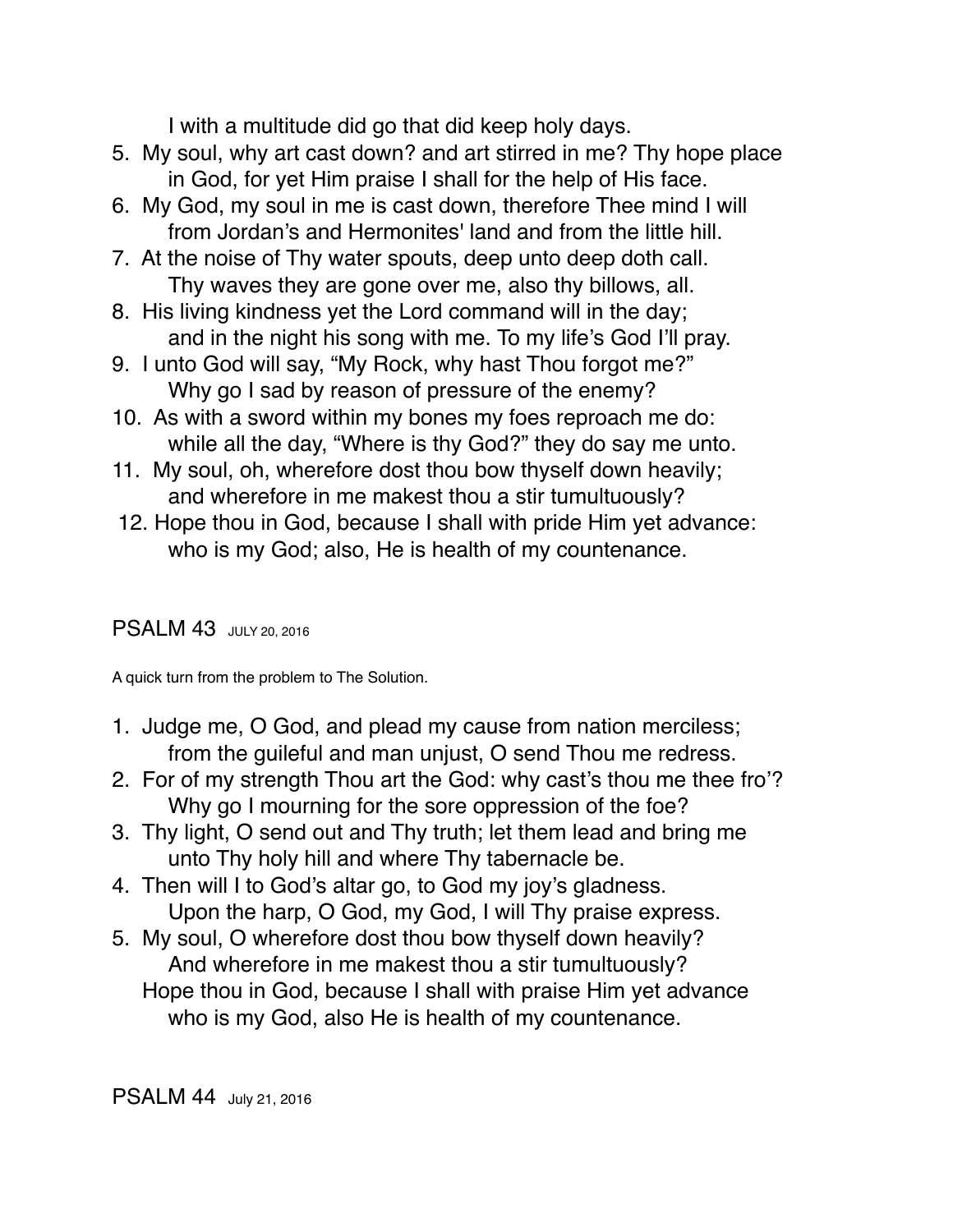To the Chief Musician, for the sons of Korah.

[A sincere talk with God about His past help and our present need for it.]

- 1. We with our ears have heard, O God, our fathers have us told, what works Thou didst in their days - in former days of old.
- 2 How Thy hand drave the heathen out, and them Thou planted hast; how Thou the people didst afflict, and Thou didst them out-cast.
- 3. For they got not by their own sword the land's possession; neither yet was it their own arm wrought their salvation:
	- But Thy right hand, Thine arm also, Thy countenance's light; because that of Thine own good will Thou didst in them delight.
- 4. Thou art my king, O mighty God; Thou dost, the same, endure. Do Thou for Jacob, by command, deliverances procure.
- 5. Through Thee, as with a horn, we will push down our enemies. Through Thy name will we tread them down that up against us rise.
- 6. Because that I will in no wise any assurance have upon my bow; neither is it my sword that shall me save;
- 7. but from our enemies us Thou saved, and put our foes to shame:
- 8. in God we boast all the day long and, for aye, praise Thy name.

#### (2)

- 9. But thou hast cast us off away. Thou makest us also to be ashamed; neither dost Thou forth with our armies go.
- 10. Us from before the enemy Thou makest back recoil. Likewise they which our haters be, for themselves us do spoil.
- 11. Thou hast us given like to sheep to slaughter that belong. Also Thou hast us scattered the heathen folk among.
- 12. Thou dost Thy people set to sale, whereby no wealth doth rise: neither dost Thou obtain increase of riches by their price.
- 13. Unto our neighbors a reproach Thou doest us expose. A scorn we are and mocking stock to them that us enclose.
- 14. Among the heathen people Thou a byword dost us make. Also, among the nations, at us their heads they shake.
- 15. Before me my confusion it is continually; and of my countenance, the shame hath over-covered me,
- 16. because of his voice that doth scorn and scoffingly despite; by reason of the enemy and self-revenging wight.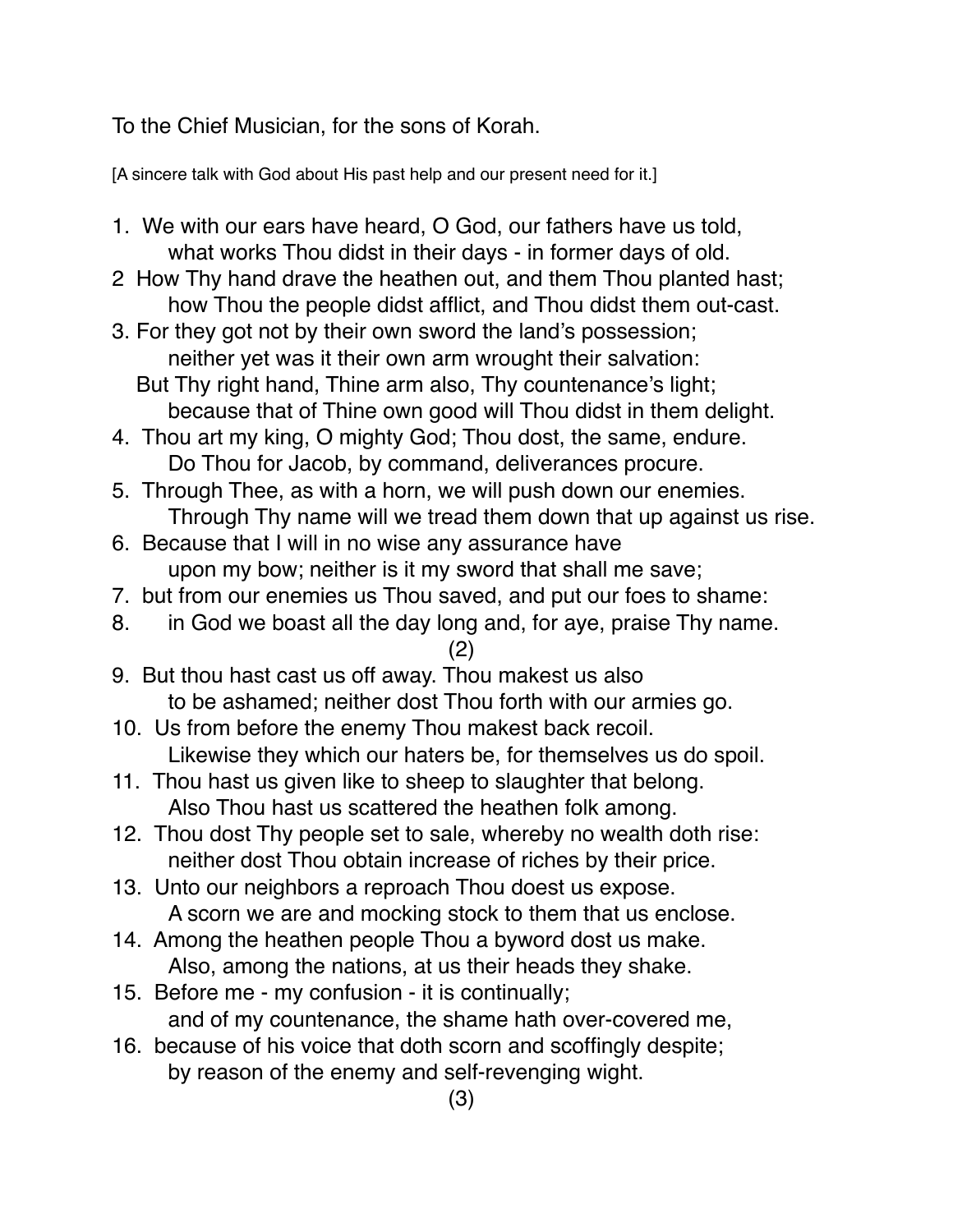- 17. All this is come on us: we yet have not forgotten Thee; neither against Thy covenant have we dealt faithlessly.
- 18. Our heart is not turned back, nor have our steps from Thy way strayed.
- 19. Though us Thou brake in dragon's place, and hid us in death's shade.
- 20. Had we forgot God's name, or stretched to a strange God our hands,
- 21. shall not God search this out? For He hearts' secrets understands.
- 22. Yea, for Thee, all day we are killed: counted as sheep to slay.
- 23. Awake! Why sleepest Thou, Lord? Arise! Cast us not off for aye.
- 24. Thy countenance away from us, oh, wherefore dost Thou hide? - of our grief and oppression, forgetful dost abide?
- 25. For our soul is bowed down to dust; to earth cleaves our belly.
- 26. Rise for our help, and us redeem, because of thy mercy.

#### PSALM 45 JULY 22, 2016

To the Chief Musician upon Shoshannim, for the sons of Korah: Maschil, a song of loves.

[A song of rejoicing about Christ, the King, and The Church, His Bride.]

- 1. My heart good matter boileth forth; my words touching the King I speak: my tongue is as the pen of Scribe swiftly writing.
- 2. Fairer thou art than sons of men, grace in thy lips is shed because of this the Lord hath thee forevermore blessed.
- 3. Thy wafting sword, O mighty One, gird thou upon thy thigh; Thy glorious magnificence and comely majesty.
- 4. Ride forth upon the word of truth, meekness and righteousness: and thy right hand shall lead thee forth in works of dreadfulness.
- 5. Within the heart of the king's foes, thine arrows piercing be, whereby the people, overcome, shall fall down under Thee.
- 6. Thy throne, O God, forever is; the scepter of Thy state
- 7. right scepter is. Justice Thou love'st, but wickedess doth hate. Because of this, God, ev'n thy God, He hath anointed Thee with oil of gladness above them that thy companions be.
- 8. Myrrhs', aloes', and cassias' smell, all of Thy garments had out of the ivory palaces, whereby they made Thee glad.
- 9. Amongst Thine honorable maids, kings' daughters present were. The Queen is set at thy right hand in fine gold of Ophir.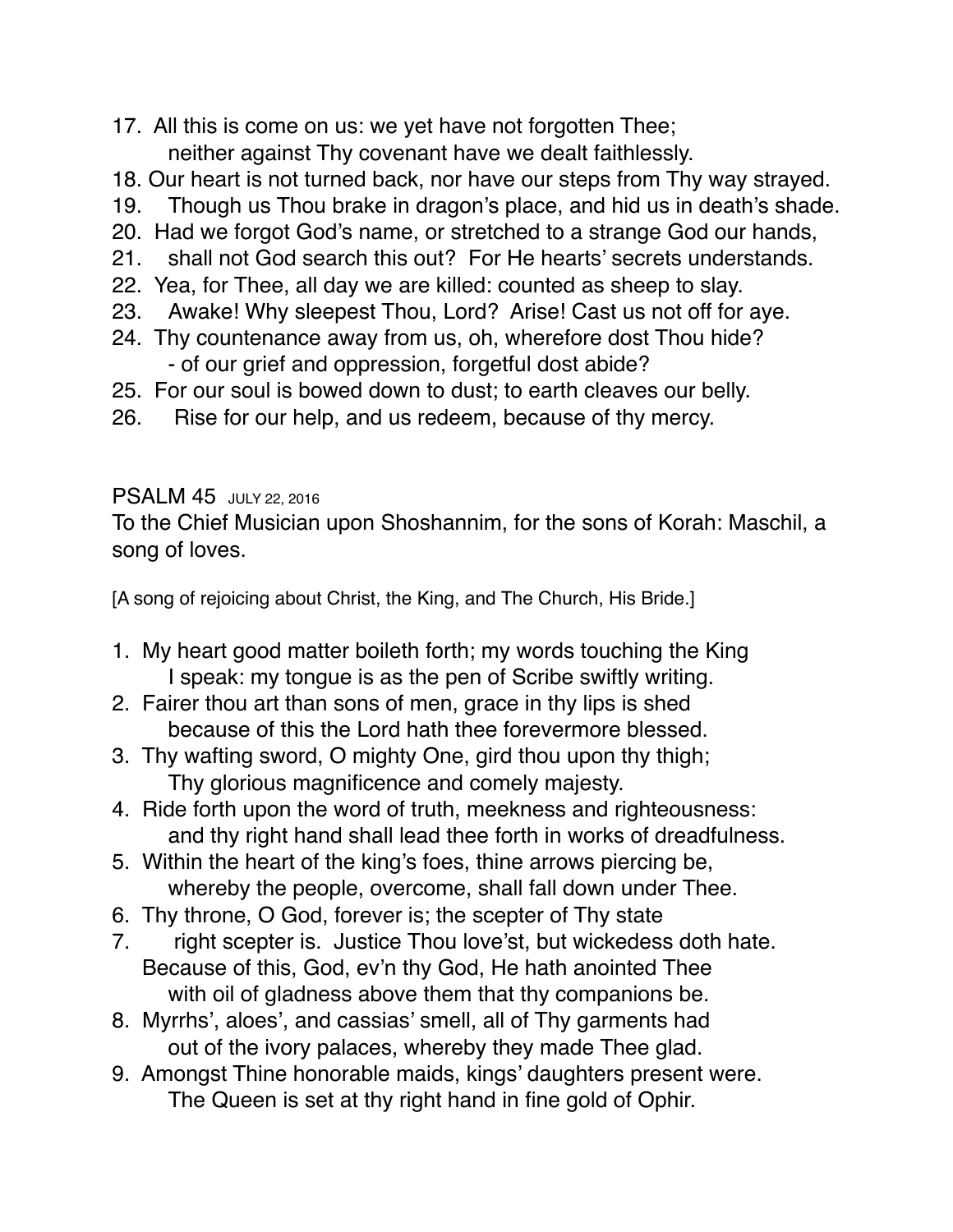- 10. Hearken, O daughter, and behold; do thou incline thine ear: do thou forget thine own people, and house of thy father.
- 11. So shall the King delighting rest himself in thy beauty. And, bowing down, worship thou Him, because thy Lord is He.
- 12. Then shall be present with a gift the daughter there of Tyre: the wealthy ones of the people Thy favor shall desire.
- 13. The daughter of the King, she is all glorious within: and with embroideries of gold, her garments wrought have been.
- 14. She is led in unto the King in robes with needle wrought. The virgins that do follow her shall unto Thee be brought.
- 15. They shall be brought forth with gladness, also with rejoicing. So shall they entrance have into the palace of the king.
- 16. Thy children shall, instead of those that were thy father's, be whom thou mayst place in all the earth in princely dignity.
- 17. Thy name remembered I will make through generations all: therefore forever and for aye, the people praise thee shall.

## PSALM 46 July 26, 2016

To the Chief Musician, for the sons of Korah, a song upon Alemoth.

*Faith in our almighty God, no matter what the circumstances.*

- 1. God is our refuge, strength and help in troubles very near.
- 2. Therefore we will not be afraid though th'earth removed were; Though mountains move to midst of seas; Though waters roaring make, and troubled, be - at whose swellings, although, the mountains shake. Selah.
- 4. There is a river, streams whereof shall rejoice God's city, the holy place, the tent wherein abideth the Most High.
- 5. God is within the midst of her: moved thee shall not be: God shall be unto her an help in the morning early.
- 6. The nations made tumultuous noise: the kingdoms moved were. He did give forth His thundering voice: the earth did melt with fear.
- 7. The God of Armies is with us; th'eternal Jehovah:
	- The God of Jacob is for us a refuge high. Selah.
- 8. O, come ye forth; behold the works which Jehovah hath wrought;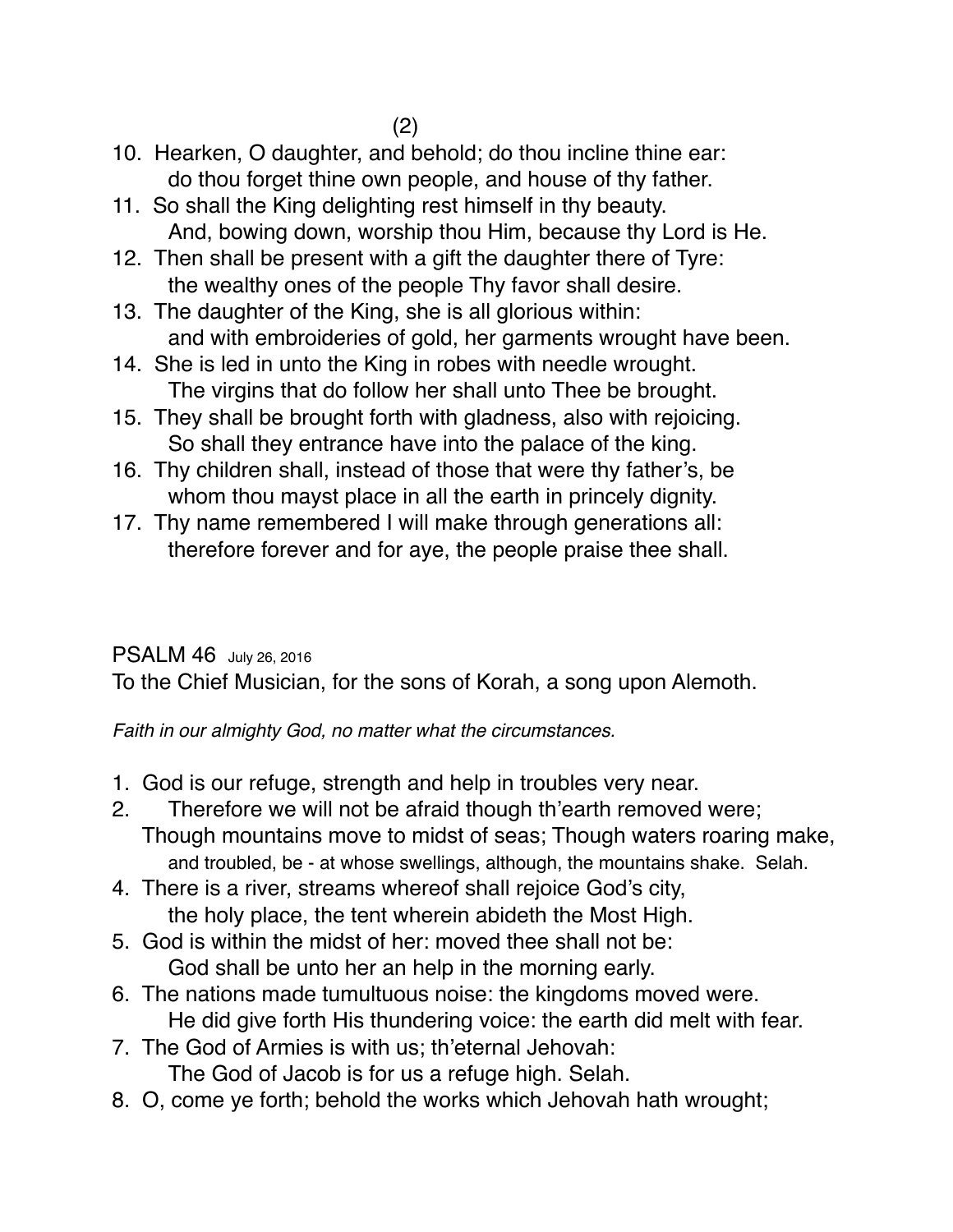the fearful desolations, which on the earth He brought.

- 9. Unto the utmost ends of th'earth, wars into peace He turns: the spear He cuts, the bow He breaks, in fire the chariots burns.
- 10. Be still, and know that I am God; exalted be will I among the heathen: through the earth I'll be exalted high.
- 11. The God of Armies is with us, th'eternal Jehovah: the God of Jacob is for us a refuge high. Selah.

#### PSALM 47 July 28, 2016

To the Chief Musician: a psalm for the sons of Korah.

A song of praise to God for His greatness.

- 1. Clap hands all people! Shout for joy to God with voice of singing mirth!
- 2. For high Jehovah fearful is; a great King over all the earth.
- 3. People to us He doth subdue, and nations under our feet lay.
- 4. For us our heritage He chose: His dear Jacob's glory. Selah
- 5. God is ascended with a shout: Jehovah with the trumpet's noise.
- 6. Sing psalms to God! Sing psalms! Sing psalms unto our King with singing voice,
- 7. For God is King of all the earth! Sing ye psalms of instruction!
- 8. Over the heathen God will reign; God sits His holy throne upon.
- 9. To the people of Abraham's God, princes of peoples, gathered be for shields of th'earth to God belong: He is exalted mightily.

#### PSALM 48 July 29, 2016

To the Chief Musician, a song and psalm for the sons of Korah.

The glories of God's capitol, Jerusalem. [ie: our hearts]

- 1. Great is Jehovah, and He is to be praised greatly within the city of our God, in His mountain holy,
- 2. for situation beautiful the joy of the whole earth: Mount Zion, the Great King's city, on the sides of the north.
- 3. God, in her palaces, is known to be a refuge high.
- 4. For, lo, the kings assembled were; they passed together by.
- 5. They saw, and so they marveled; were troubled; fled for fear.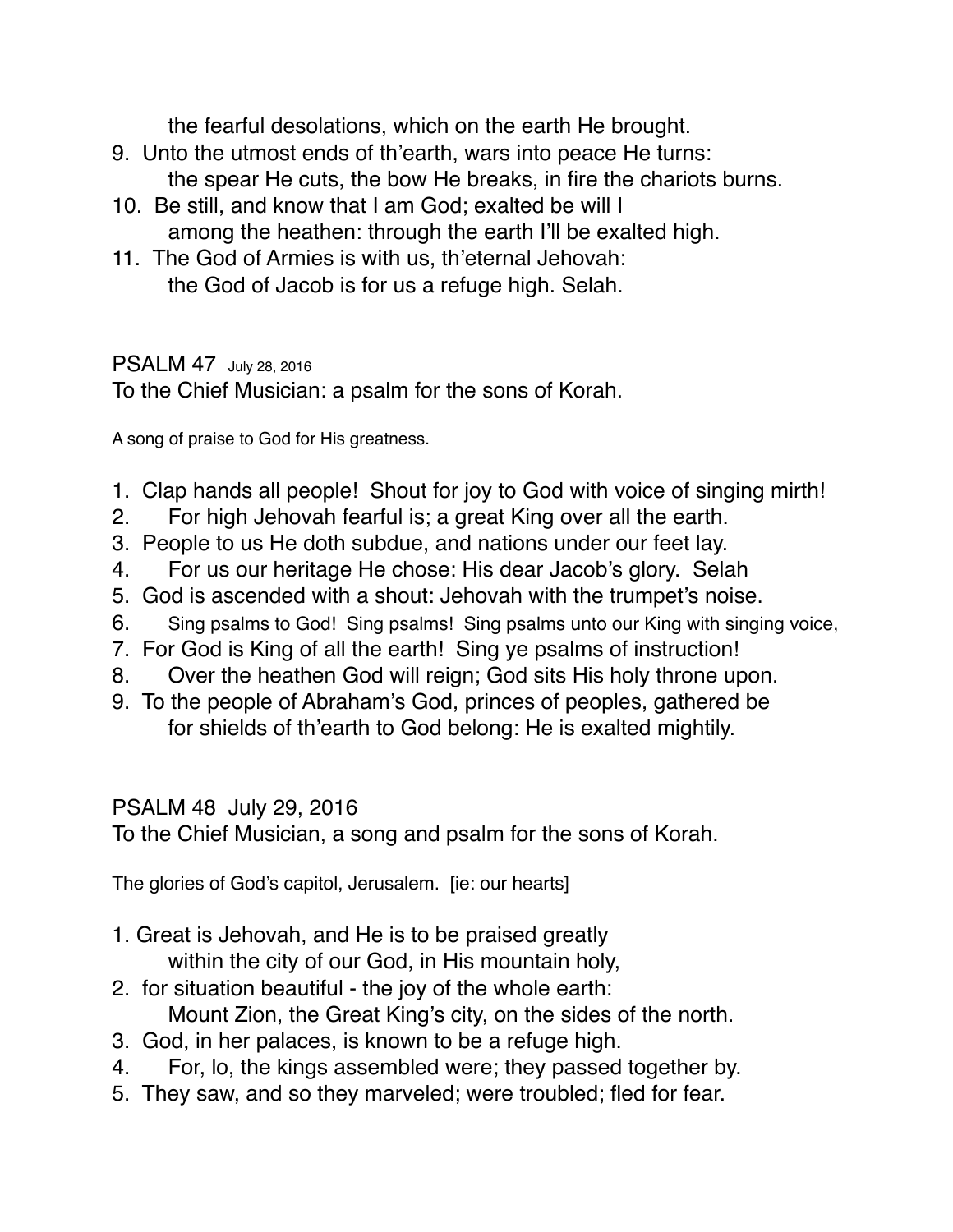- 6. Trembling seized on them, there, and pain like her that child doth bear.
- 7. The navies that of Tarshish are, in pieces Thou breakest, even with a very blast of wind coming out of the east.
- 8. As we heard, so we saw within the Lord of Host's city. In our God's city, God will it 'stablish eternally.
- 9. O God, we have had thoughts upon Thy free benignity within the very middle part of Thy temple holy.
- 10. According to Thy name, O God, so is Thy praise unto the ends of earth. Thy right hand is full of righteousness, also.
- 11. Let the mountain, Zion, rejoice, and triumph let them make, who are the daughters of Judah, even for Thy judgment's sake.
- 12. About the hill of Zion, walk, and go about her, ye, and do ye reckon up thereof the towers that therein be.
- 13. Do ye full well her bulwarks mark; her palaces view well, that to the generation to come ye may it tell.
- 14. For this same God, He is our God, forever and for aye. Likewise unto the very death, He guides us in our way.

### PSALM 49 July 31, 2016

To the chief musician a psalm for the sons of Korah.

The folly of trusting in one's wealth; the brevity of life; the certainty of the grave.

- 1. Hear this, all people! All give ear that dwell the world all o're!
- 2. Sons both of low and higher men, jointly both rich and poor!
- 3. My mouth it shall variety of wisdom be speaking, and my heart's meditation shall be of understanding.
- 4. Unto a speech proverbial I will mine ear incline; I will also upon the harp open my dark doctrine.
- 5. Why should I be at all afraid in days that evil be: when that my heels iniquity about shall compass me!
	- (2)
- 6. Those men that make their great estates, their stay to trust unto, who in the plenty of their wealth themselves do boast also:
- 7. There's not a man of them that can by any means redeem his brother, nor give unto God enough to ransom him -
- 8. so dear their soul's redemption is, and never ceaseth it,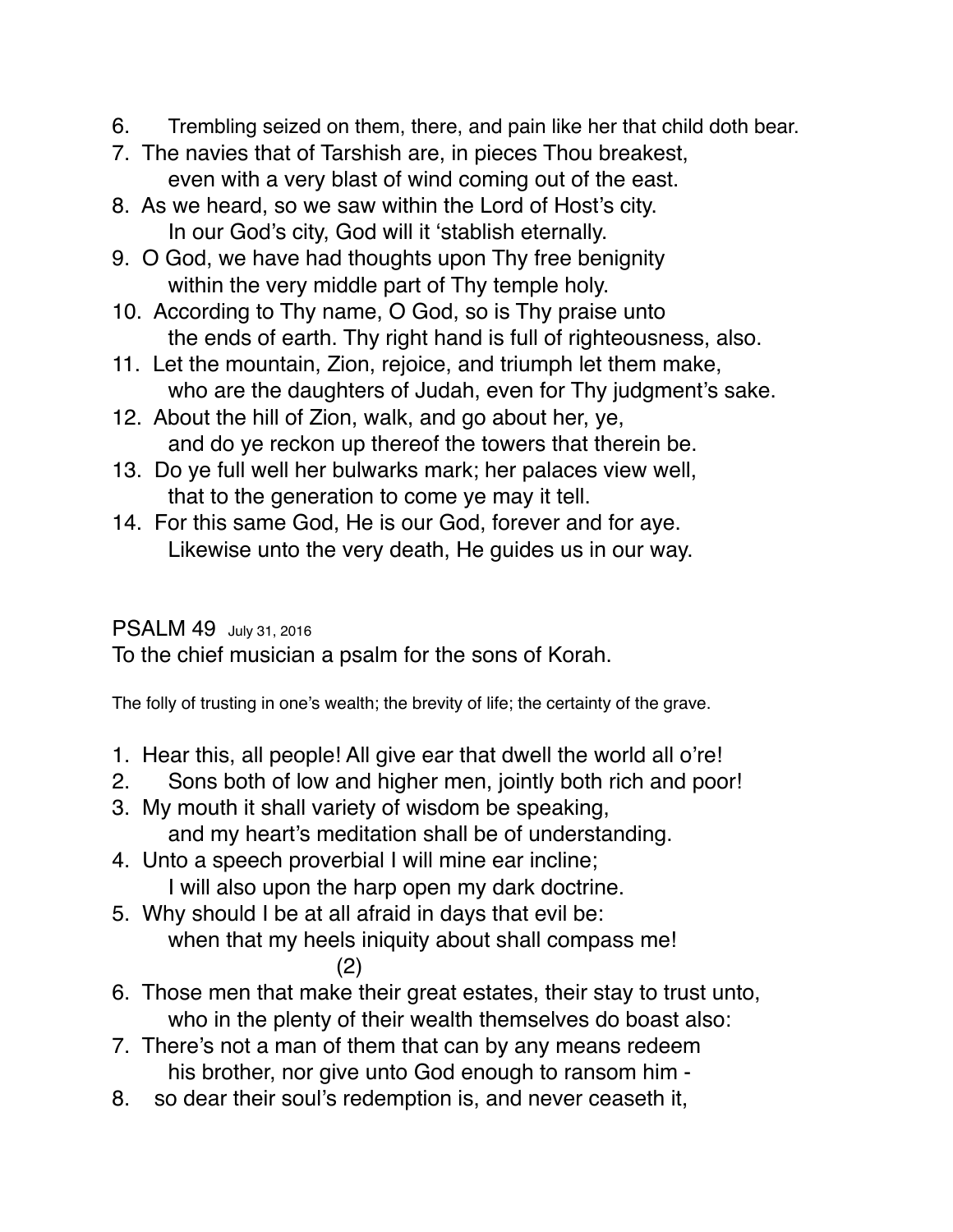- 9. that he should still forever live and never see the pit.
- 10. For He doth see that wise men die the fool and brutish, too, to perish - and their rich estate to others leave they do.
- 11. They think their houses are for aye, to generations all. Their dwelling places and their lands, by their own names they call.
- 12. Never the less, in honor man abideth not a night: become he is just like unto the beasts that perish quite.
- 13. This their own way their folly is; yet what fore'er they say, their successors that follow them do well approve. Selah.
- 14. Like sheep, so are they laid in grave; death shall them feed upon; and th'upright over them in morn shall have dominion. And from the place where they do dwell, the beauty which they have, shall utterly consume away in the devouring grave. (3)
- 15. But surely God redemption unto my soul will give, even from the power of the grave, for He will me receive! Selah!
- 16. Be not afraid when as a man in wealth is made to grow, and when the glory of his house abundantly doth flow,
- 17. because he shall carry away nothing when he doth die, neither shall after him descend aught of his dignity.
- 18. And albeit that he his soul in time of his life blessed, and men will praise thee, when as thou much of thyself makest,
- 19. he shall go to his father's race; they never shall see light.
- 20. Man in honor, and know'th not, is like beasts that perish quite.

PSALM 50 August 1, 2016 A psalm of Asaph.

God calls the whole earth of righteousness.

- 1. The mighty God, the Lord, hath spoke, and He the earth doth call from the uprising of the sun thereof unto the fall.
- 2. The mighty God hath clearly shined out of the mount Zion, which is of beauty excellent; the full perfection.
- 3. Our God shall come, and not be still; fire shall waste in His sight; and round about him shall be raised a storm of vehement might.
- 4. His folk to judge He from above calls heavens and earth likewise,